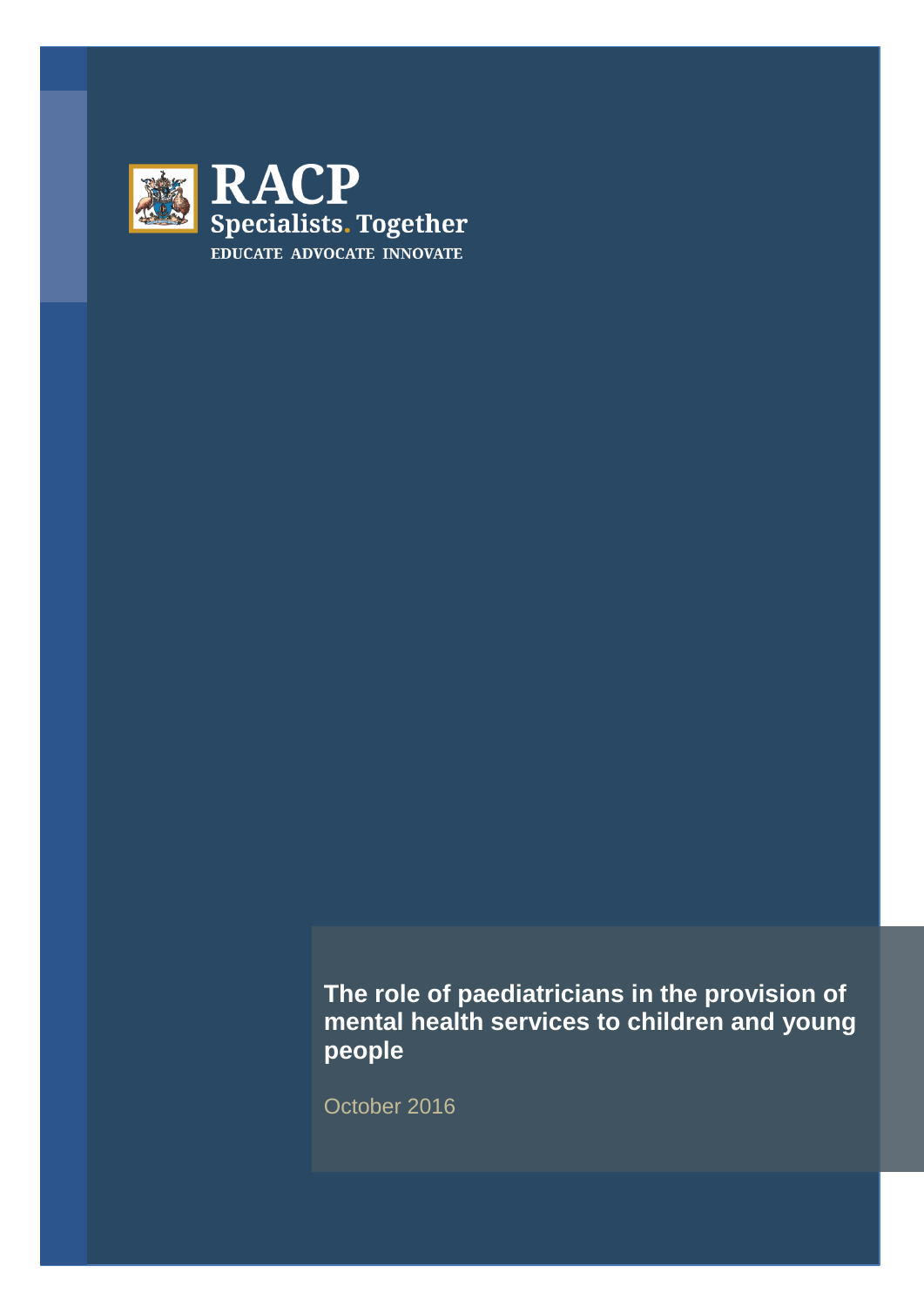The Royal Australasian College of Physicians (RACP) is Australia and New Zealand's largest medical college, representing 23000 physicians, including 4500 paediatricians.

## **ACKNOWLEDGEMENTS**

The RACP would like to acknowledge the members of the Position Statement Working Group:

Dr Chris Pearson (Chair) Dr Giles Bates Dr Andrew Court Dr Daryl Efron Dr Richard Haslam Dr Bradley Jongeling Dr Jane Son Dr Michael McDowell Associate Professor Donald Payne Dr Sally Poulton Dr Jenny Proimos Dr Jacqueline Small Mr Alex Lynch

Suggested citation:

The Royal Australasian College of Physicians 2016. The role of paediatricians in mental health care of children and young people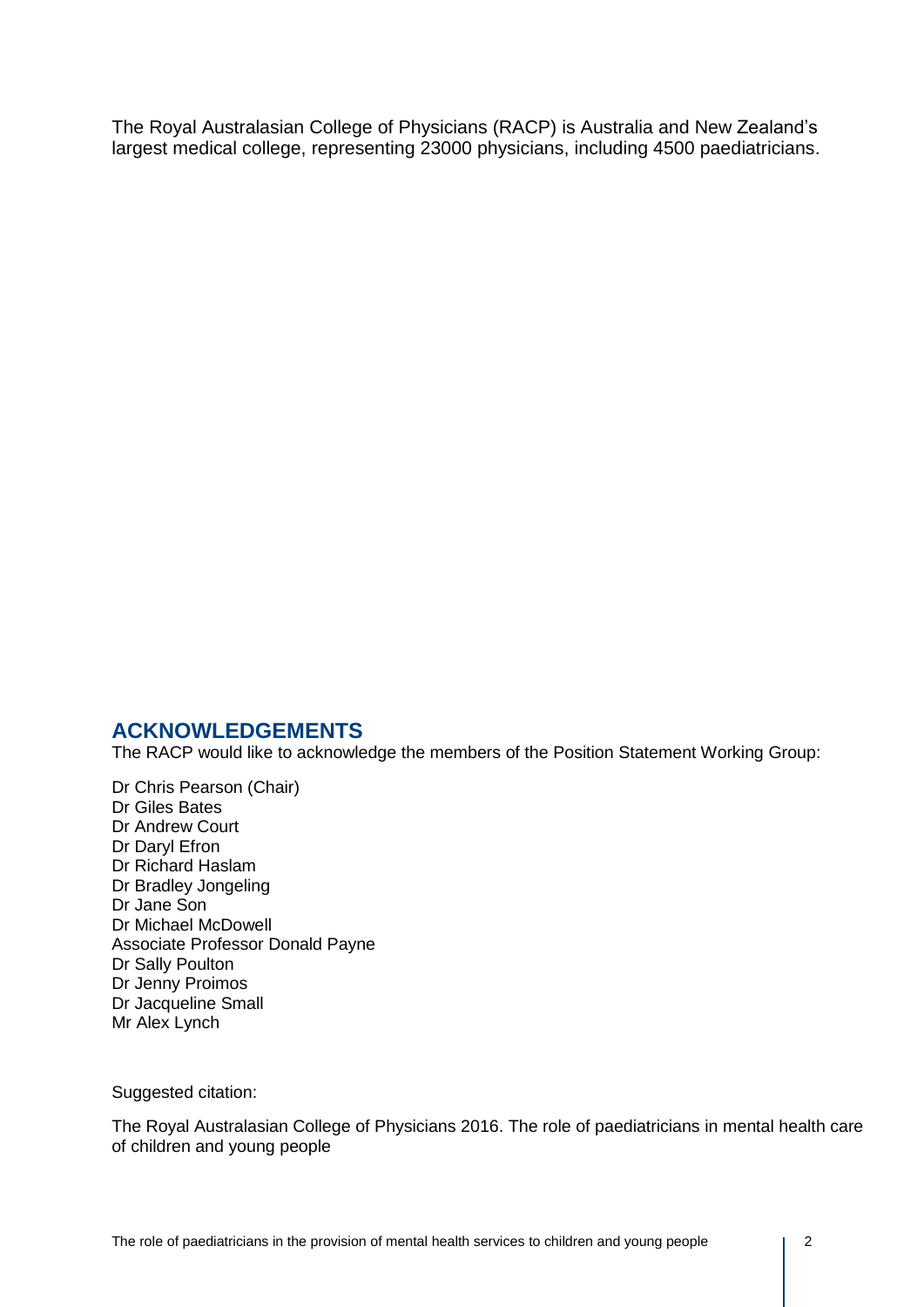# **CONTENTS**

| Paediatricians contribute to prevention, identification and management of mental health |  |
|-----------------------------------------------------------------------------------------|--|
|                                                                                         |  |
|                                                                                         |  |
|                                                                                         |  |
|                                                                                         |  |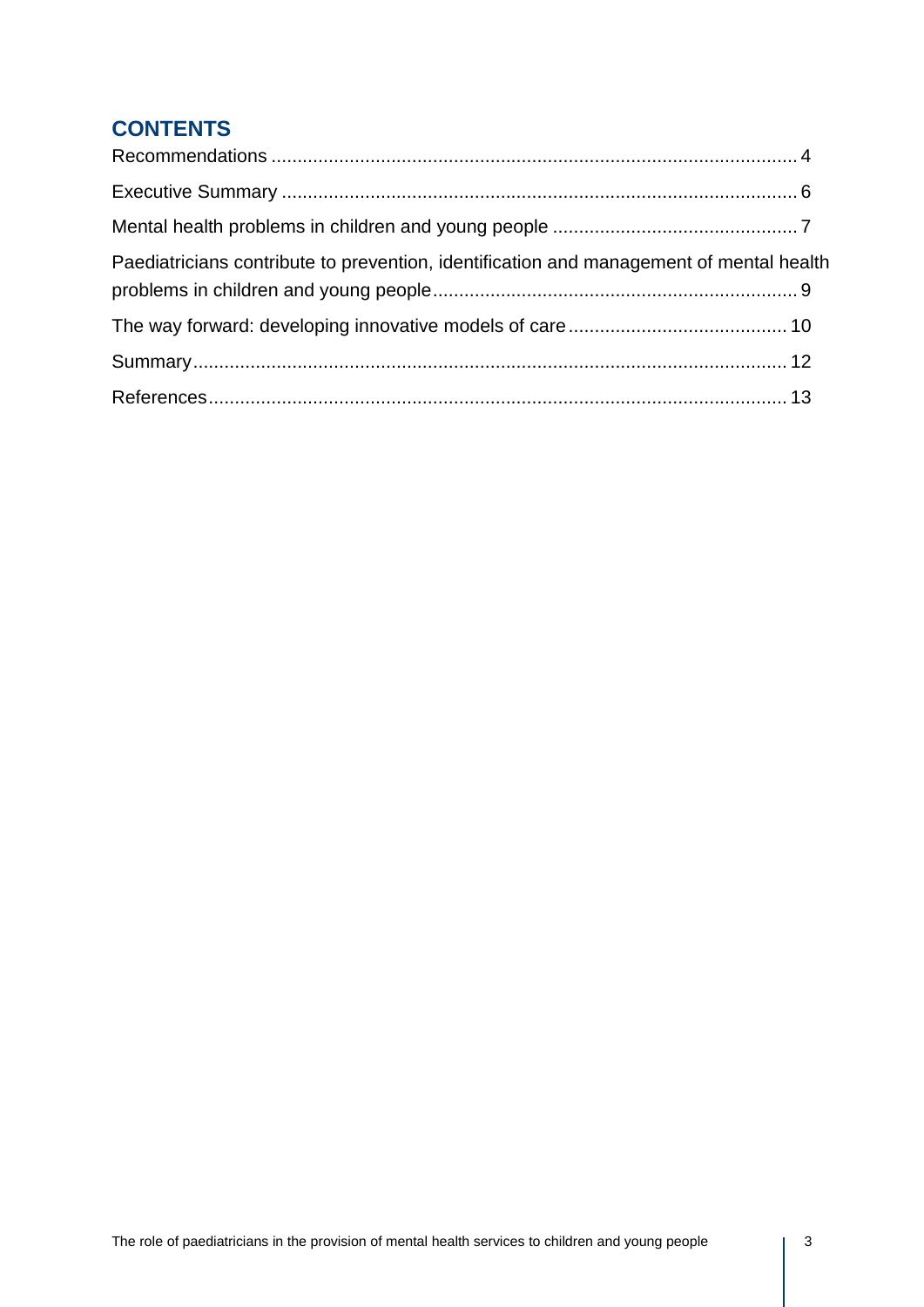## **RECOMMENDATIONS**

- 1. That governments across Australia and New Zealand capitalise on the knowledge and experience of paediatricians, and other child and adolescent health professional groups, to develop effective and innovative models of care delivery of mental health services for children and young people by:
	- a. involving paediatricians in all stages of strategic planning and policy development concerning the prevention and treatment of children and young people's mental health problems;
	- b. ensuring that strategic frameworks address the unmet needs of children and young people with mental health problems;
	- c. identifying and acknowledging the importance of early life experiences when planning the delivery of mental health care;
	- d. funding and supporting prevention and treatment through new and existing networks and services, such as child and family health, community services and other paediatric mental health services;
	- e. funding regular national surveys of children's and young people's mental health to monitor indicators of child and adolescent health, as well as their economic and social determinants;
	- f. prioritising funding for research into effective interventions for mental health promotion, early intervention and treatment of mental health problems;
	- g. disseminating accurate and accessible information for children, young people, families and the general community; and
	- h. providing opportunities for children and young people to have a voice and contribute to the development of policies and services for their benefit.
- 2. That paediatricians and mental health professionals collaborate to develop a common framework of practice across professional disciplines which:
	- a. emphasises the functional impact of mental health conditions and the relevance of developmental trajectories;
	- b. uses consistent terminology across the disciplines of paediatrics and psychiatry; and
	- c. ensures models of care more effectively integrate paediatric and young people's health services with mental health services for those at risk or diagnosed with mental health problems.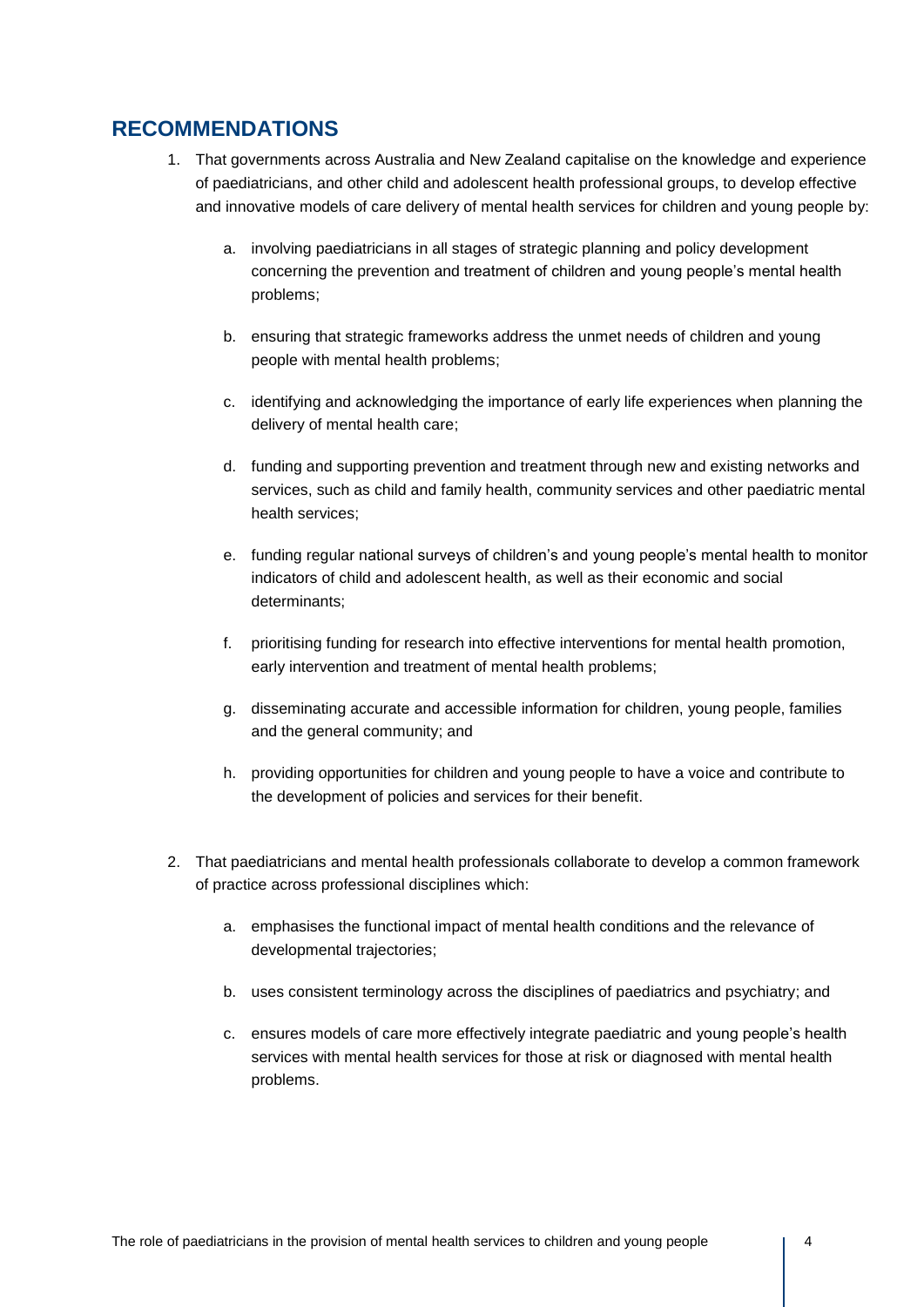- 3. That the RACP engages with other professional bodies and other community representatives that facilitate care for children and young people in order to:
	- a. shift therapeutic models of care towards a mental health promotion approach, including for those with chronic physical health conditions;
	- b. develop advocacy, education and professional development activities in partnership with mental health professionals and organisations, such as the Faculty of Child and Adolescent Psychiatry of the Royal Australian and New Zealand College of Psychiatrists (RANZCP); and
	- c. improve access to mental health services, including child and adolescent psychiatrists, particularly in rural areas.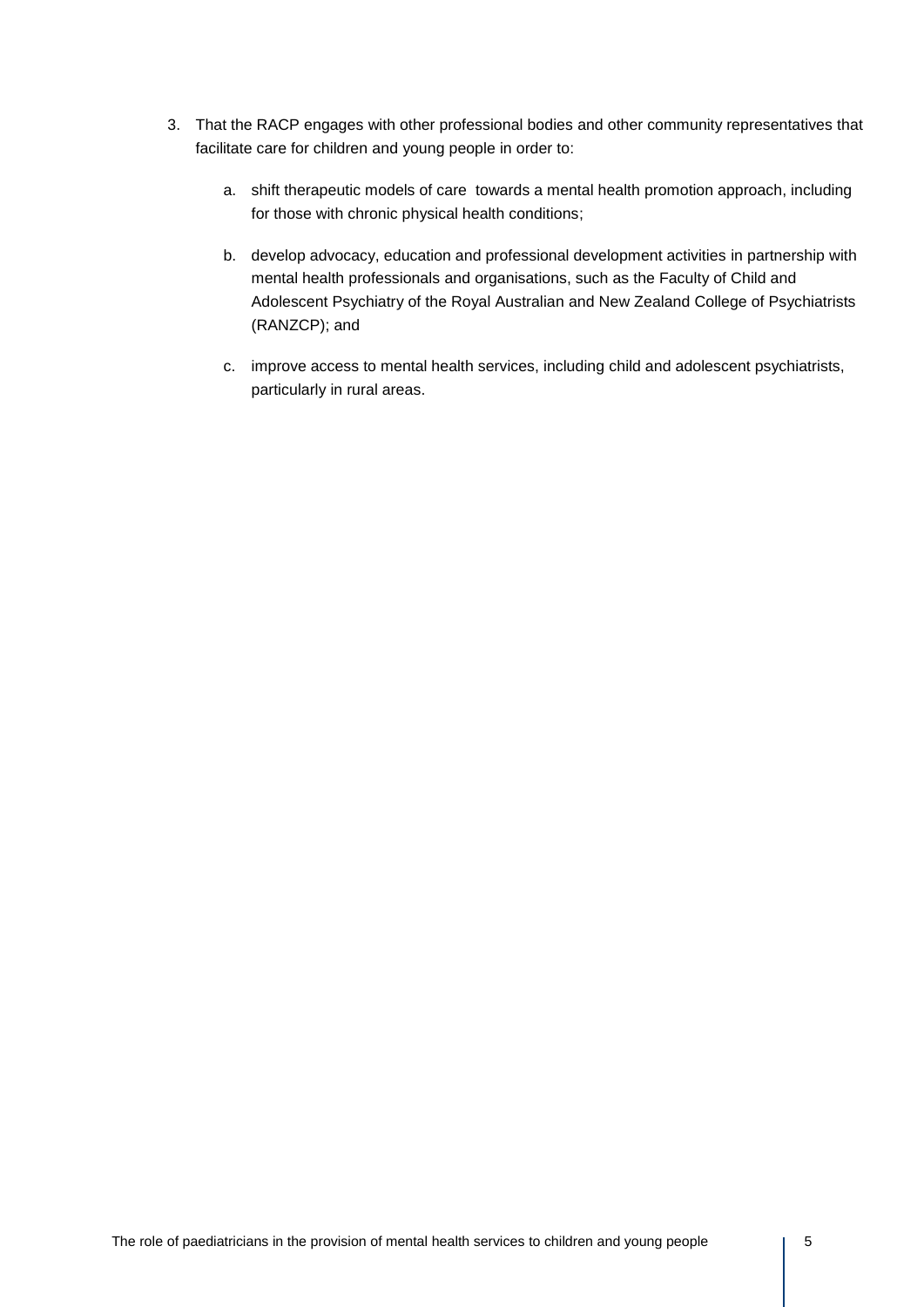## **EXECUTIVE SUMMARY**

Mental health problems in children and young people are responsible for significant morbidity and mortality in Australia and New Zealand, with only a minority receiving much needed professional help. Paediatricians play an important and often under-recognised role in caring for children and young people with mental health problems. The role of the paediatrician is particularly important in the face of limited specialised mental health services, especially in rural and remote Australia (RACP, 2007).

In Australia the relatively large number of children and young people with mental health problems contrasts with the limited number of specifically trained clinicians available to help them (McGorry, Purcell, Hickie, & Jorm, 2007). This disparity makes it unlikely that either specialised programs based in secondary and tertiary treatment settings, or psychiatrists in private practice, will be able to provide direct care for all those with mental health problems in Australia (Sawyer et al., 2000). This shortage is exacerbated in country areas where access to child and adolescent psychiatrists and psychologists is limited. In these instances, paediatricians must be incorporated into region-specific networks to provide such care.

The number of children and young people who have mental health problems demands a coordinated approach between general practitioners, paediatricians, child psychiatrists and other mental health professionals. Paediatricians' expertise stems from their long term holistic involvement in caring for children and young people, including those with mental health problems (Sawyer et al., 2001). They are therefore well placed to contribute to strategic policy and service development. A significant proportion of paediatric consultations in Australia relate to issues with development and behaviour, which can precede lifelong mental health problems (Hiscock H, 2016). For some mental health conditions, such as Attention Deficit Hyperactivity Disorder (ADHD) and Autism Spectrum Disorder (ASD), paediatricians are the primary medical specialists involved in diagnosis and management (APA, 2013). There is evidence that the prevalence of these diagnoses is increasing (Atladottir et al., 2015; WHO, 2014).

Early childhood experiences influence lifelong mental health trajectories through a complex interplay of individual biological and broader social determinants. It is important for families, health services and the community to work together to enable children and young people to achieve "a state of well-being in which every individual realizes his or her own potential, can cope with the normal stresses of life, can work productively and fruitfully, and is able to make a contribution to her or his community (WHO, 2014)."

Improved and innovative models of care that focus on prevention, early intervention and deliver nationwide family focused care across the lifespan are required to improve mental health outcomes for children and young people (DoH, 2009a; Sawyer et al., 2001). Partnerships between paediatricians, psychiatrists, general practitioners, mental health professionals, and maternal and child health services, as well as schools and other community organisations would be useful. They are crucial to identifying and providing effective intervention for children and young people with risk factors for mental illness; such as chronic physical illness, psychosocial adversity and developmental disorders (RACP, 2007).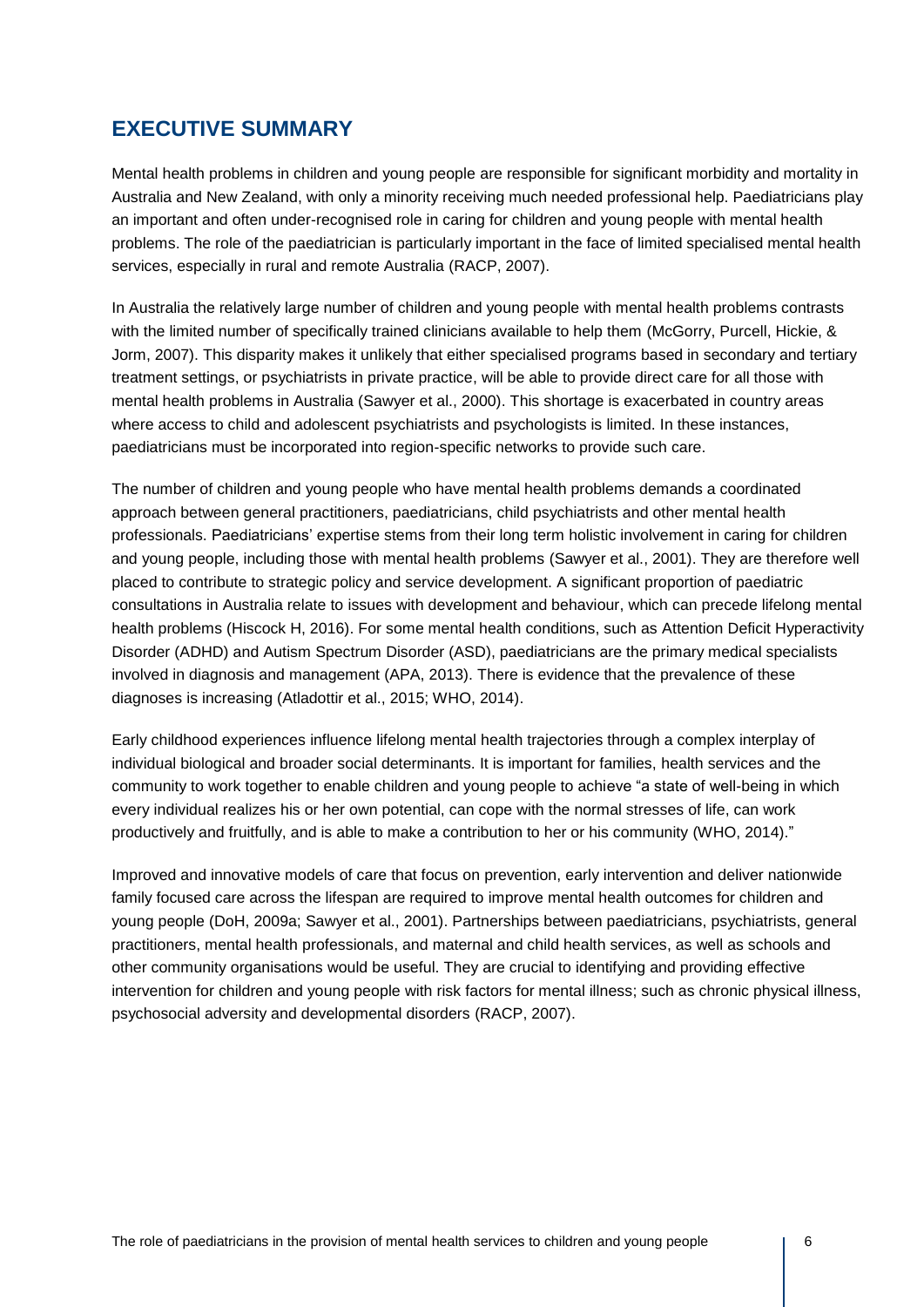# **MENTAL HEALTH PROBLEMS IN CHILDREN AND YOUNG PEOPLE**

#### **What are mental health problems?**

Mental health problems are clinically significant alterations in thinking, mood or behaviour that are associated with distress or impaired functioning (Sawyer et al., 2001). They are chronic health conditions that can have lifelong consequences, although their impact may vary.

There is substantial overlap between mental health problems and neurodevelopmental disorders. Neurodevelopmental disorders are differences in the functioning of the brain that affect a child's behaviour, memory or ability to learn. These can be inherited or may result from alterations in early brain development. Problems may include difficulties in sensory and motor systems, problems with speech and language, intellectual disability and specific learning disability (European-Commission, 2003). ADHD and ASD can be classified as both mental health and neurodevelopmental problems.

#### **Mental health problems are increasingly common in children and young people**

Mental health problems in Australian and New Zealand children and young people account for a very high burden of disease. In Australia, the prevalence of mental health problems is reportedly as high as 14 per cent in children and adolescents aged 4-17 years and 26 per cent in young people aged 16-24 years (Sawyer et al., 2001). Nine per cent of young people aged 16-24 years have high or very high levels of psychological distress (Slade et al., 2009). Similar results are found in New Zealand (AIHW, 2011; Hodges et al., 1998).

In 2013-14 the Second Australian Child and Adolescent Survey of Mental Health and Wellbeing found that almost one in seven 4-17 year olds (13.9 per cent) had experienced a mental health disorder in the past 12 months (Lawrence et al., 2015). The most prevalent disorder was ADHD (7.4 per cent) followed by anxiety disorders.

The prevalence of ASD has been increasing and is now diagnosed in 1 in 68 children (WHO, 2014). In addition to ASD there are increasing rates of diagnosis worldwide of ADHD, Obsessive Compulsive Disorder (OCD) and Tourette syndrome (Atladottir et al., 2015).

#### **Risk factors or determinants of mental health problems**

Mental health problems result from a complex interplay of factors such as individual genetic and developmental susceptibility, socioeconomic status, exposure to trauma and chronic physical health problems. However, providing a more favourable psychosocial environment may reduce the risk or the degree of impairment and promote resilience. Early contact with health professionals, including paediatricians, provides an opportunity to identify and moderate risk factors and contribute to improved mental health and wellbeing (Foy, Kelleher, & Laraque, 2010).

Social and environmental factors that can predispose children and young people to mental health problems have been demonstrated by Matter to include:

- 1. family issues such as violence, disharmony or relationship breakdown; parents or siblings with serious illness or disability;
- 2. issues at school such as bullying;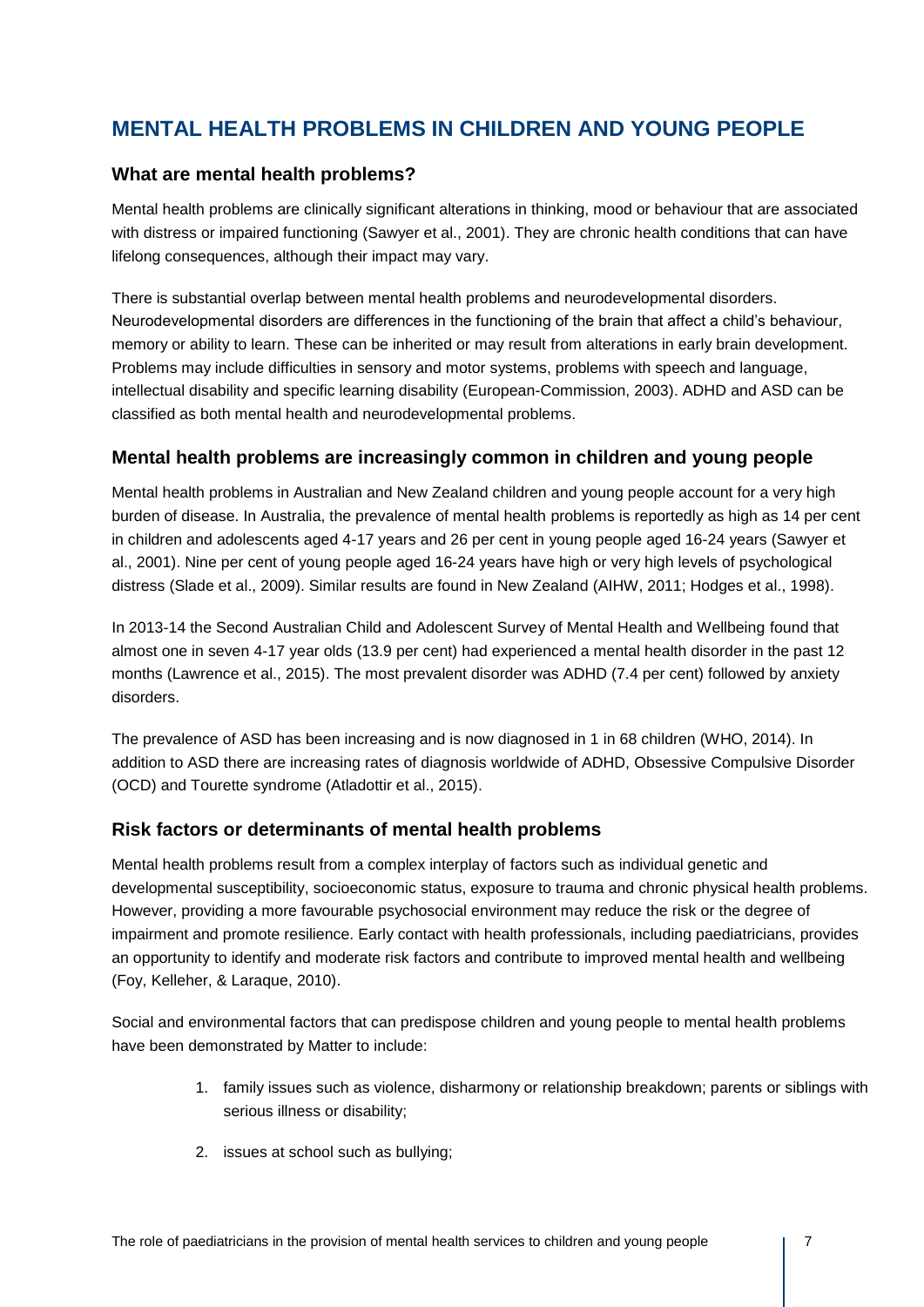- 3. living in out of home care; and
- 4. life events such as death of a family member and physical or sexual abuse (Matter, 2013).

Children and young people with intellectual disabilities associated with conditions such as Fragile X syndrome experience an increased incidence of mental health problems and these must be identified and managed to optimise outcomes for these children (Capone, Goyal, Ares, & Lannigan, 2006; Government, 2009; Hessl et al., 2001). Mental health problems in children and young people with intellectual disability are common, with a population study showing prevalence of over 30-40 per cent (Einfeld et al., 2007). Children and young people with both mental health problems and intellectual disability experience substantially higher levels of impairment and need effective mental health intervention.

Young people with chronic physical health conditions such as diabetes mellitus are at higher risk of mental health problems, with up to 42 per cent being shown to have a mental health problem (Block, Putzer, & Jaramillo, 2010; Cadman, Boyle, Szatmari, & Offord, 1987; de Ornelas Maia, de Azevedo Braga, Brouwers, Nardi, & e Silva, 2012). A Western Australian study has shown that in 5 year olds more severe and persistent asthma was associated with significantly increased odds of affective, anxiety and somatic complaints, oppositional defiant disorder and conduct problems at ages 5–17 years (Goodwin et al., 2013). Children and young people born prematurely also have an increased risk of significant mental health problems (Botting, Powls, Cooke, & Marlow, 1997; Nosarti et al., 2012).

#### **The impact of mental health problems in children and young people**

A mental health problem in childhood can lead to functional impacts at home, in school, and in forming friendships (CDC, 2015). Associated behavioural problems can contribute significantly to maternal stress, parent mental health problems and family dysfunction (Carey, Crocker, Elias, Feldman, & Coleman II, 2009).

Childhood behavioural and emotional problems are a potent risk factor for a range of psychiatric disorders later in life. For example, two thirds of people who experience anxiety or affective disorders have their first episode before age 21 (DoH, 2009b). Suicide is a devastating outcome of mental health problems and was the leading cause of death in the 15-24 year age group from 2011-2013 (AIHW, 2016) (Robinson, Rodgers, & Butterworth, 2008).

However, long-term outcomes may be moderated by effective intervention. Secondary analysis of three prospective longitudinal studies (including two from New Zealand) suggests that treatment at younger ages, while justified in its own right, may also have the potential to reduce the risk for problems in later life (Copeland et al., 2013).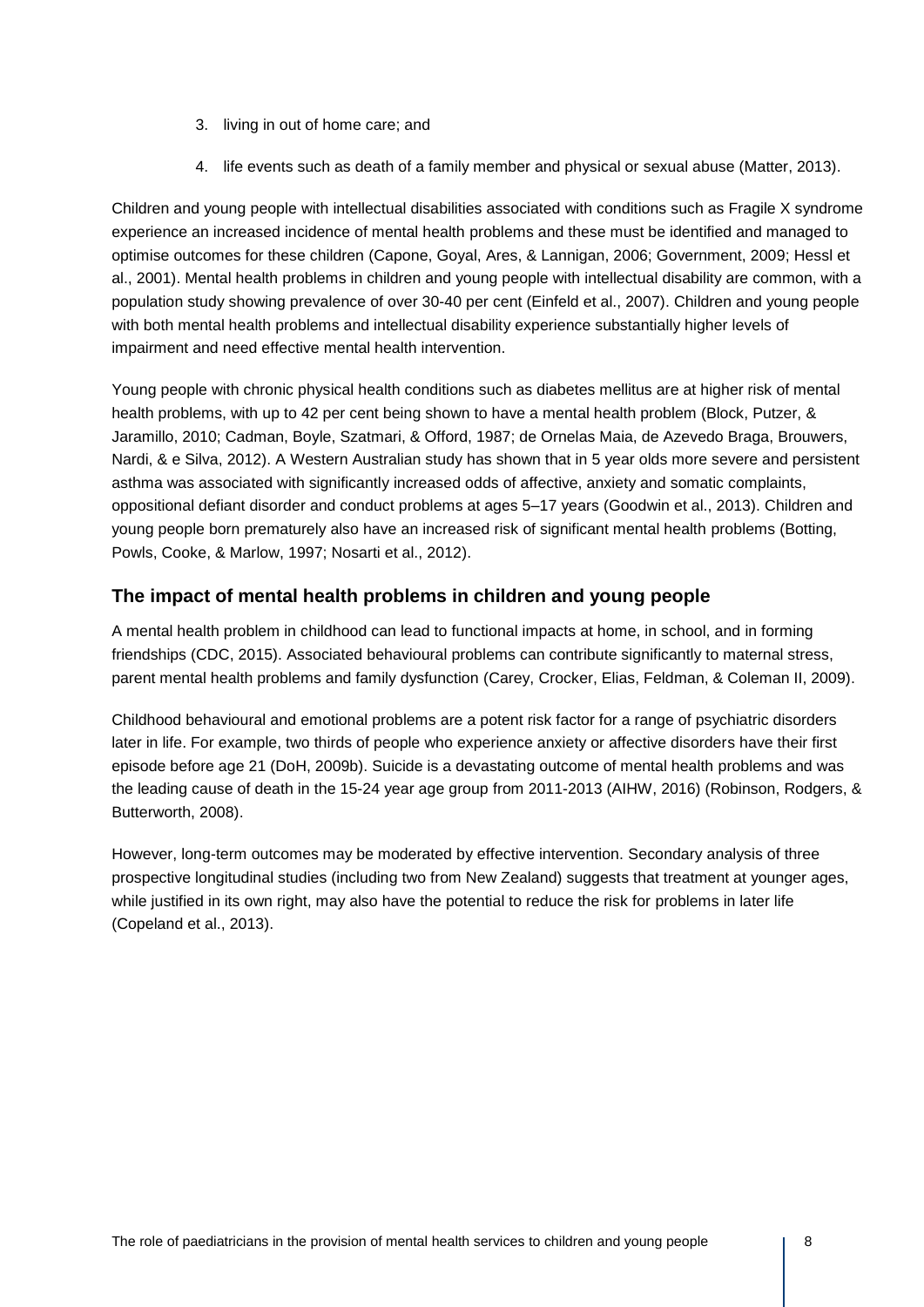# **PAEDIATRICIANS CONTRIBUTE TO PREVENTION, IDENTIFICATION AND MANAGEMENT OF MENTAL HEALTH PROBLEMS IN CHILDREN AND YOUNG PEOPLE**

Paediatricians are trained to assess the way children and young people grow, develop and function within the family and in the wider community such as school or preschool. This can provide opportunities for prevention, early diagnosis and early intervention for mental health problems. Paediatricians recognise the importance of the early childhood years and environmental and life experiences on early brain development and its effect on lifelong behaviour, learning and health (Mustard & Australia, 2008).

### **Paediatric involvement in the prevention of mental health problems in children and young people**

Paediatric involvement with the care of children and young people with complex developmental and behavioural problems usually starts during early childhood and continues through the school years and beyond. For example, the vulnerability of parents of young infants to mental health problems, such as postnatal depression, means that the early infant checks can provide an opportunity for the paediatrician to help identify such problems and refer the parent for treatment. Management of these problems in parents reduces the risk of an adverse outcome for the child (Howard et al., 2014).

Development of a therapeutic relationship with the child and family can assist in navigating through puberty, including detecting the onset of mental health problems which may present during adolescence (Patton, 2014). Paediatricians can also support the child's functioning at school and their subsequent transition to employment or further education.

### **Paediatric involvement in the clinical care of children and young people with mental health problems**

Concerns about development and behaviour make up a substantial part of the workload of paediatric practice. The *Children Attending Paediatricians Survey* conducted in 2008 reviewed more than 8000 attendances and found that around one in two children had developmental and behavioural issues (Hiscock et al., 2011). A study conducted in the Barwon region (around Geelong in Victoria, Australia) found that 35 per cent of consultations with regional paediatricians were for behavioural issues (Hewson et al., 1999).

The most frequent mental health diagnosis managed by Australian paediatricians is ADHD (Efron, Davies, & Sciberras, 2013). In one study, Hiscock et al found that 30 per cent of consultations were for patients with ADHD alone and 14 per cent for patients with ASD (Hiscock H, 2016). Separately, Hewson found that three quarters of Barwon region patients had a diagnosis of ADHD (Hewson et al., 1999). More recent data indicates that ASD now accounts for 15 per cent of new diagnoses made by general and community paediatricians (Hiscock H, 2016).

Significant portions of the paediatric case load also include ADHD (Graetz, Sawyer, Hazell, Arney, & Baghurst, 2001), depression (Costello, Erkanli, & Angold, 2006), anxiety (ABS, 2007) and eating disorders (NEDC, 2015).

The referral pathways between general practitioners, paediatricians and mental health professionals are important for accessing appropriate care, especially for younger children. A survey of Australian children found that 22.5 per cent of children and 19.2 per cent of young people with a mental disorder had seen a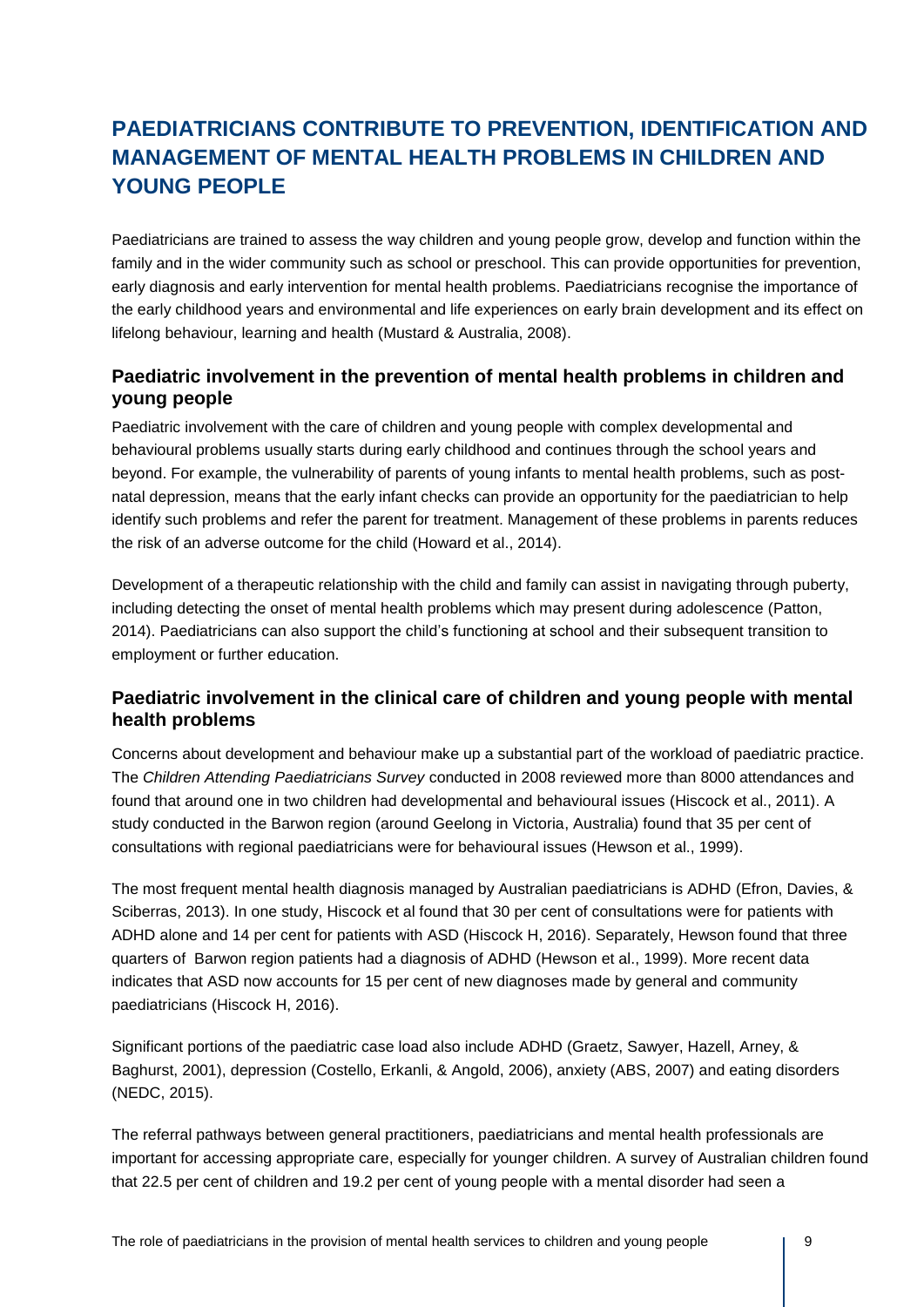paediatrician within the previous 12 months in relation to their diagnosis (Lawrence et al., 2015). Paediatric involvement was highest in the younger children aged 4-11 years. Children and young people with a range of mental health problems therefore are likely to access paediatric diagnosis and management.

Paediatricians are increasingly receiving referrals for children with complex behavioural presentations. Children referred to developmental or behavioural paediatric clinics have a comparable burden of emotional or behavioural symptoms to those referred to a Child and Adolescent/Youth Mental Health Service (CAMHS), although the degree of impairment may be higher in the CAMHS sample (Roongpraiwan, Efron, Sewell, & Mathai, 2007). Paediatricians are seeing increasing numbers of young people affected by substance use and the early presentation of psychosis (Morgan, Freeman, Powell, & Curran, 2016). Other presentations include chronic fatigue and pain syndromes, somatisation syndromes (known as Somatic Symptom Disorder in DSM 5) and conversion disorder. Eating disorders are increasing in young people and the paediatrician is often the first and sometimes only professional involved in treatment (NEDC, 2012).

In rural Australia there is a well-recognised shortage of mental health professionals. This can disproportionally disadvantage Aboriginal and Torres Strait Islander children and young people affected by mental health problems. Given this shortage, paediatricians in regional and rural locations play a key role in handling mental health referrals from general practitioners (Stewart, 2015).

### **Involvement of Adolescent and Young Adult Medicine Physicians in delivering mental health care to young people**

Physicians with specialist expertise in adolescent and young adult medicine (AYAM) play a role in working at the interface between physical and mental health. Much of this work involves caring for young people with chronic fatigue and pain syndromes, somatisation syndromes, eating disorders and conversion disorder. Assistance with transition to adult care is another of the roles of the AYAM specialist.

Transition allows the young person to take responsibility for their health care and learn self-care skills to enhance self-esteem and autonomy and prepares parents for separation from their child.

## **THE WAY FORWARD: DEVELOPING INNOVATIVE MODELS OF CARE**

Paediatric medical care may be delivered through community health services, diagnostic and assessment services or by community child health paediatricians and general paediatricians. Ideally, paediatric medical services should also address mental health problems to ensure adequate provision of mental health care to children and young people (Garling & Wales, 2008). In New Zealand, the public hospital system provides paediatric services for children and young people up to age 15 years. Conditions treated include ASD, ADHD and intellectual disability. There is increasing collaboration between paediatrics and child and adolescent mental health services, with some paediatricians employed by the local child and adolescent mental health service.

Paediatricians are calling for system change in order to develop more efficient, integrated and responsive models of care for children and young people with developmental, behavioural or mental health problems. National strategic frameworks for mental health should be enhanced and include paediatricians in cross sectoral partnerships (DoH, 2009a). Paediatricians and mental health professionals, such as psychiatrists and psychologists, can effectively work together to create developmentally appropriate services which have been identified as an important priority (O'Keeffe & Shelton, 2007; Sonuga-Barke, 2014; Wilson & Payne, 2012).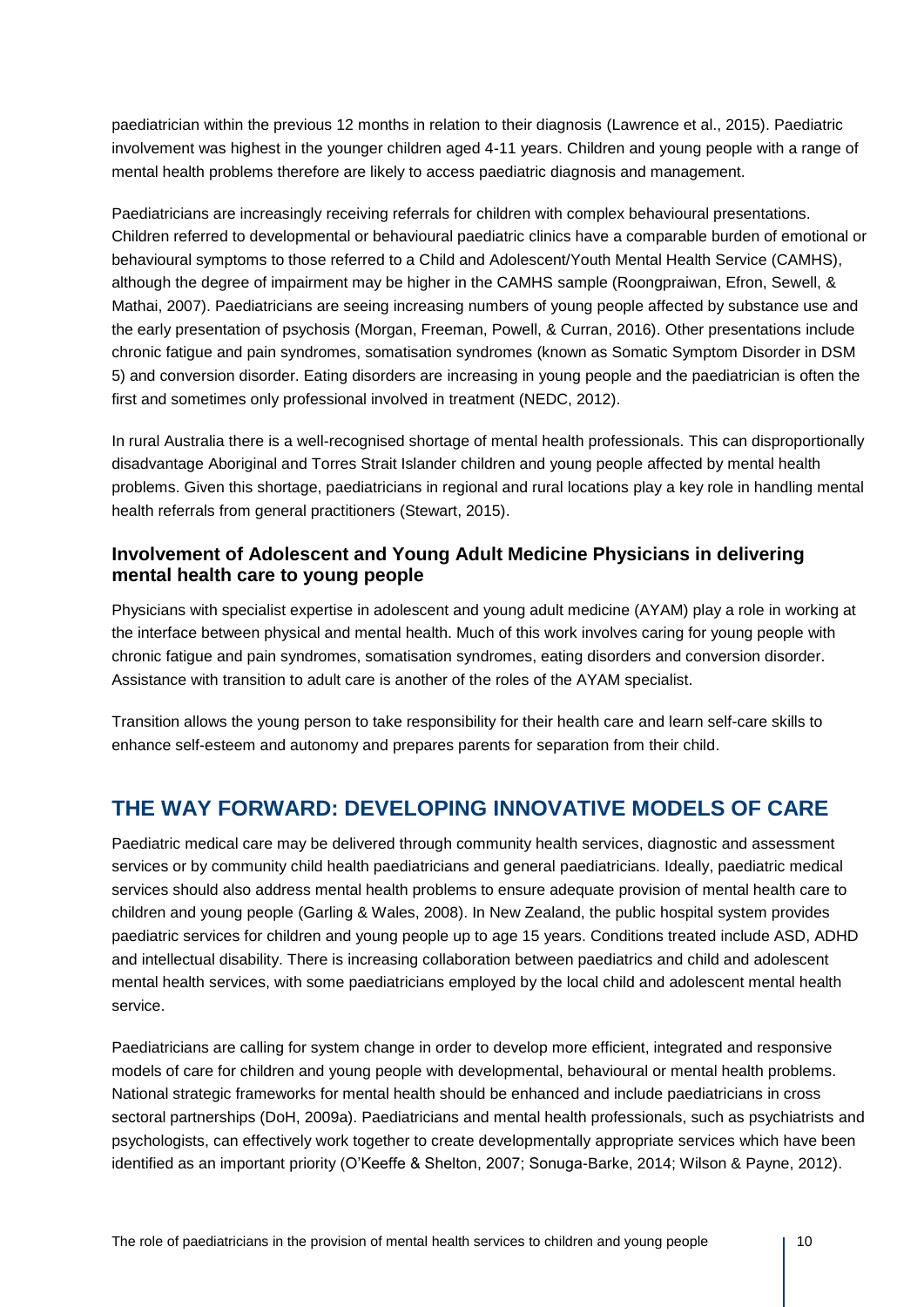Developing new models of care that draw on the strengths of both paediatric and child psychiatry approaches may improve treatment of mental health problems in children and young people. Doctors who have joint training in paediatrics and psychiatry can provide unique insights. Some of the differences between paediatric and child psychiatry approaches and emphasises the need to collaborate have been explored by Court, and include (Court, 2014):

- paediatrics tends to focus on biologically driven development and its variants, whereas psychiatry focuses on psychodynamic and attachment models of development to develop a psychological understanding of presentations; and
- paediatricians tend to gather symptom and chronologically focused histories and problem solve while psychiatrists take detailed biopsychosocial histories to better understand the symptoms.

Narrowing the culture gap between paediatrics and child psychiatry is necessary and achievable, as demonstrated by child psychiatrist Leo Kanner's pioneering a joint clinic with paediatricians at Johns Hopkins Hospital in the 1940s. In 2010, Kraemer argued that there were successful partnerships between paediatric and mental health services in the UK, although this approach to care was not widely embedded in service frameworks (Kraemer, 2010). General practitioners also play a key role in the care of these patients and need adequate support for managing increasing numbers and complexity of cases.

In developing new models of care, the following principles need to be recognised:

- models of mental health care should be grounded in contemporary knowledge of normal developmental processes, their neurobiological underpinnings and the important role of the environment;
- common causal and developmental mechanisms can result in remarkably different outcomes;
- sustained and effective collaboration between paediatric and mental health professionals may lead to valuable new models of care; and
- longitudinal studies are essential to understand the causes, impact and optimal treatment of childhood disorders.

Models of care also need to address areas that are emerging as new priorities. These include:

- infant mental health, which links with both adult and child psychiatry as well as paediatrics (AAIMHI, 2016);
- transitioning young people to adult health services. This requires flexibility, taking into consideration the developmental level of the young person and ensuring that transition is continuous, comprehensive and coordinated (RACP, 2014); and
- adequate provision for common diagnoses. Children with behavioural problems referred to paediatricians may wait a significant period for initial assessment. Models of care that involve paediatricians working with primary health professionals may increase efficiency and reduce waiting times.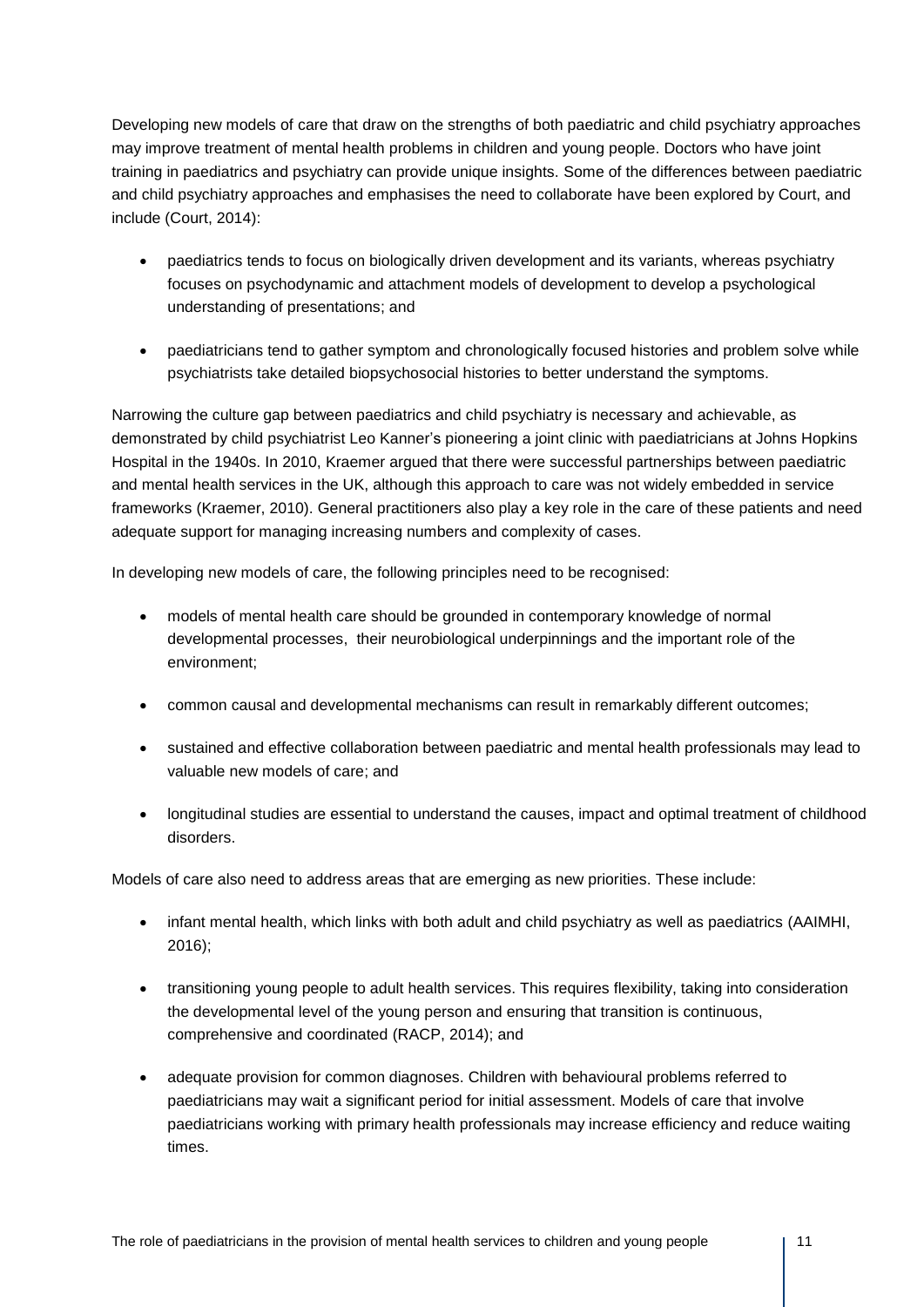Paediatricians already contribute to state and national strategic policy development, design and delivery of programs for intervening in aspects of early childhood development that reduce the risk of later mental health problems. These initiatives include the Healthy, Safe and Thriving: National Strategic Framework for Child and Youth Health and the Royal Children's Hospital of Melbourne's Policy Brief series ((AHMAC, 2015; DSS, 2015; RCHM, 2015). In Australia, there continue to be calls for major reviews of services for young people with mental health problems (Brown, 2014). The knowledge and experience of paediatricians forms an essential contribution to such a process.

## **SUMMARY**

Given the shortage of specialist psychiatric support for children and young people, the necessity for paediatricians to deliver clinical care to children and young people with mental health problems must be recognised.

Paediatricians with appropriate training and experience can make a valuable contribution to effective multidisciplinary and/or integrated care in collaboration with child and adolescent psychiatrists and other clinicians, and must be supported to do so.

The rewards to the individual and the community of effective early intervention for children and young people are substantial in terms of lifelong benefits to their mental health, social and occupational functioning.

The RACP holds that it is imperative that paediatric knowledge and expertise is incorporated into child mental health planning at every level, and is committed to engaging with medical Colleges, professional groups, community stakeholders, including individuals and their families, and government, to develop effective and innovative models of care for children and young people with mental health problems.

*Note: The mental health of Aboriginal and Torres Strait Islander and Maori children and young people is an important concern. As of 2016, the RACP has convened a Working Group to explore Indigenous Child Health specifically, including mental health care.*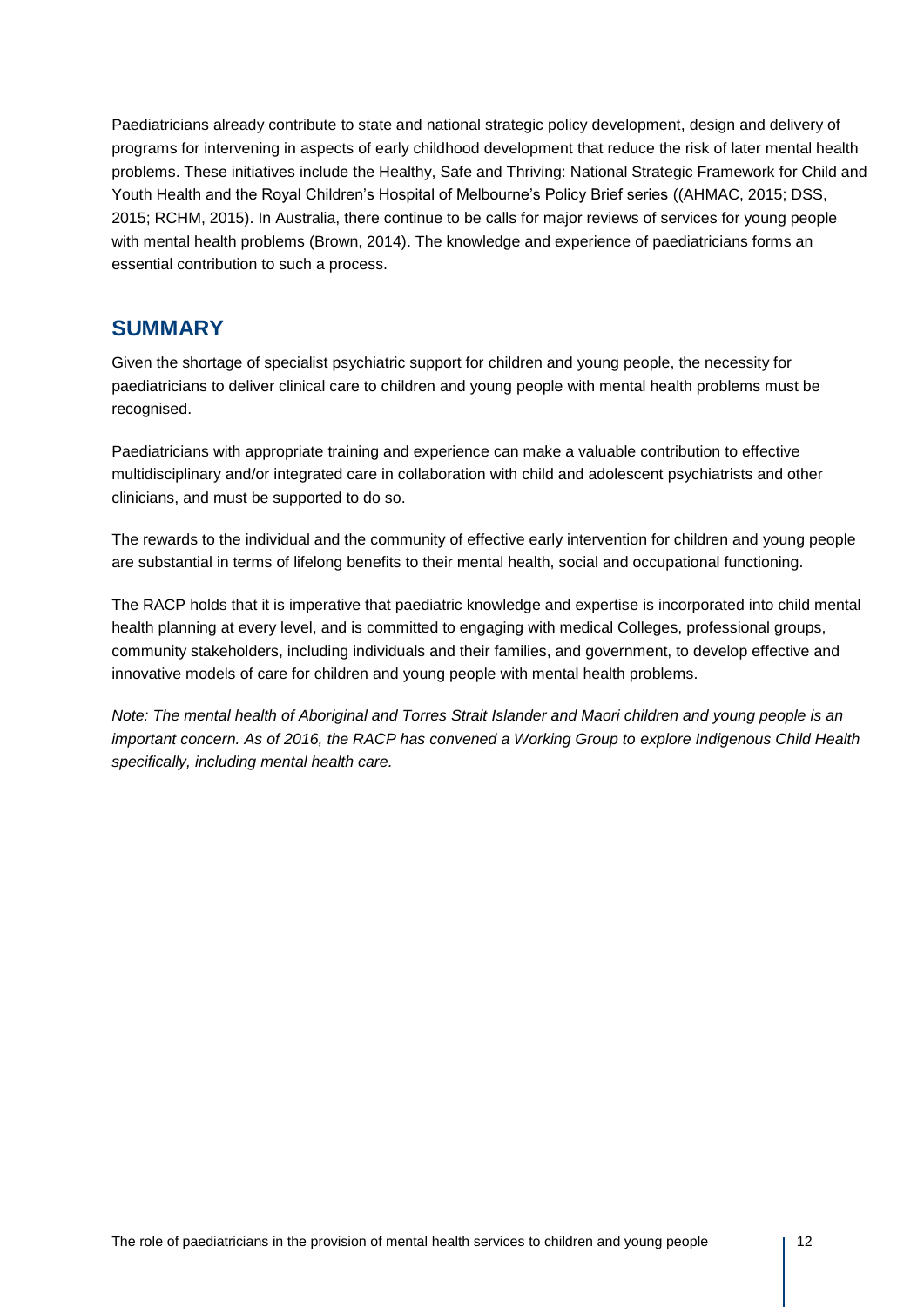## **REFERENCES**

- AAIMHI. (2016). Australian Association for Infant Mental Health. Retrieved 07.03.2016, from <http://www.aaimhi.org/about-us/about-us/>
- ABS. (2007). At a Glance Mental Health of Young People, 2007 (pp. 1): Australian Bureau of Statistics.
- AHMAC. (2015). Healthy, Safe and Thriving: National Strategic Framework for Child and Youth Health. Canberra: COAG.
- AIHW. (2011). Young Australians: their health and wellbeing 2011.
- AIHW. (2016). Leading causes of death. from [http://www.aihw.gov.au/deaths/leading-causes-of](http://www.aihw.gov.au/deaths/leading-causes-of-death/#leading-age)[death/#leading-age](http://www.aihw.gov.au/deaths/leading-causes-of-death/#leading-age)
- APA. (2013). *Diagnostic and statistical manual of mental disorders*: American Psychiatric Association.
- Atladottir, H. O., Gyllenberg, D., Langridge, A., Sandin, S., Hansen, S. N., Leonard, H., . . . Parner, E. T. (2015). The increasing prevalence of reported diagnoses of childhood psychiatric disorders: a descriptive multinational comparison. *European Child and Adolescent Psychiatry, 24*(2), 173-183. doi: 10.1007/s00787-014-0553-8
- Block, W. M., Putzer, G. J., & Jaramillo, J. R. (2010). Children with type 2 diabetes mellitus and the prevalence of psychiatric disorders. *Southern medical journal, 103*(12), 1214-1218.
- Botting, N., Powls, A., Cooke, R. W., & Marlow, N. (1997). Attention deficit hyperactivity disorders and other psychiatric outcomes in very low birthweight children at 12 years. *Journal of child psychology and psychiatry, 38*(8), 931-941.
- Brown, S. L. (2014). Mental health services 'deteriorating': Patrick McGorry. [http://www.abc.net.au/news/2014-10-08/mental-health-services-deteriorating-says-patrick](http://www.abc.net.au/news/2014-10-08/mental-health-services-deteriorating-says-patrick-mcgorry/5798548)[mcgorry/5798548](http://www.abc.net.au/news/2014-10-08/mental-health-services-deteriorating-says-patrick-mcgorry/5798548)
- Cadman, D., Boyle, M., Szatmari, P., & Offord, D. R. (1987). Chronic illness, disability, and mental and social well-being: findings of the Ontario Child Health Study. *Pediatrics, 79*(5), 805-813.
- Capone, G., Goyal, P., Ares, W., & Lannigan, E. (2006). *Neurobehavioral disorders in children, adolescents, and young adults with Down syndrome.* Paper presented at the American Journal of Medical Genetics Part C: Seminars in Medical Genetics.
- Carey, W. B., Crocker, A. C., Elias, E. R., Feldman, H. M., & Coleman II, W. L. (2009). *Developmental-Behavioral Pediatrics: Expert Consult-Online and Print Fourth Edition*: Elsevier Health Sciences.
- CDC. (2015). Children's Mental Health New Report. Retrieved 07.03.2016, from <http://www.cdc.gov/features/childrensmentalhealth/>
- Copeland, W. E., Adair, C. E., Smetanin, P., Stiff, D., Briante, C., Colman, I., . . . Jane Costello, E. (2013). Diagnostic transitions from childhood to adolescence to early adulthood. *Journal of child psychology and psychiatry, 54*(7), 791-799.
- Costello, J. E., Erkanli, A., & Angold, A. (2006). Is there an epidemic of child or adolescent depression? *Journal of child psychology and psychiatry, 47*(12), 1263-1271.
- Court, A. (2014). Paediatricians and psychiatrists working together: what works best? *Archives of disease in childhood, 99*(8), 708.
- de Ornelas Maia, A. C. C., de Azevedo Braga, A., Brouwers, A., Nardi, A. E., & e Silva, A. C. d. O. (2012). Prevalence of psychiatric disorders in patients with diabetes types 1 and 2. *Comprehensive psychiatry, 53*(8), 1169-1173.
- DoH. (2009a). Fourth National Mental Health Plan: an agenda for collaborative government action in mental health 2009-2014. Canberra: Commonwealth of Australia.
- DoH. (2009b). Fourth National Mental Health Plan: an agenda for collaborative government action in mental health 2009-2014 - Setting the Context. Canberra: Commonwealth of Australia.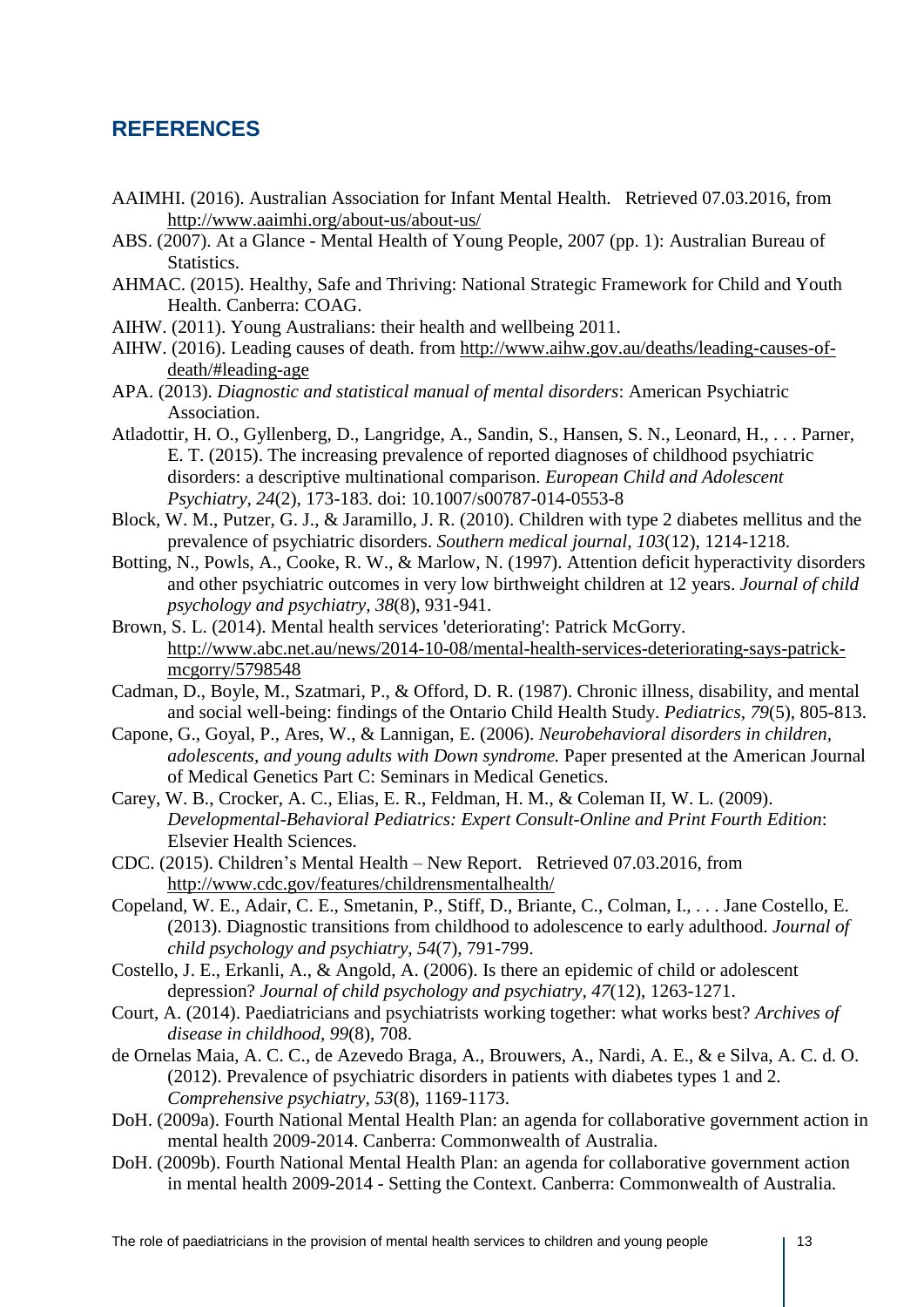- DSS. (2015). Health Checks for four year old children. from [https://www.dss.gov.au/our](https://www.dss.gov.au/our-responsibilities/families-and-children/programs-services/health-checks-for-four-year-old-children)[responsibilities/families-and-children/programs-services/health-checks-for-four-year-old](https://www.dss.gov.au/our-responsibilities/families-and-children/programs-services/health-checks-for-four-year-old-children)[children](https://www.dss.gov.au/our-responsibilities/families-and-children/programs-services/health-checks-for-four-year-old-children)
- Efron, D., Davies, S., & Sciberras, E. (2013). Current Australian pediatric practice in the assessment and treatment of ADHD. *Academic pediatrics, 13*(4), 328-333.
- Einfeld, S., Tonge, B., Chapman, L., Mohr, C., Taffe, J., & Horstead, S. (2007). Inter-rater reliability of the diagnoses of psychosis and depression in individuals with intellectual disabilities. *Journal of Applied Research in Intellectual Disabilities, 20*(5), 384-390.
- European-Commission. (2003). Draft Baseline Report on Neurodevelopmental disorders in the framework of the European Environment and Health Strategy (COM(2003)338 final) European Commission.
- Foy, J. M., Kelleher, K. J., & Laraque, D. (2010). Enhancing pediatric mental health care: strategies for preparing a primary care practice. *Pediatrics, 125*(Supplement 3), S87-S108.
- Garling, P., & Wales, N. S. (2008). *Special Commission of Inquiry Into Acute Care Services in New South Wales Public Hospitals: Inquiry Into the Circumstances of the Appointment of Graeme Reeves by the Former Southern Area Health Service*: NSW Department of Premier and Cabinet.
- Goodwin, R., Robinson, M., Sly, P., McKeague, I., Susser, E., Zubrick, S., . . . Mattes, E. (2013). Severity and persistence of asthma and mental health: a birth cohort study. *Psychological medicine, 43*(06), 1313-1322.
- Government, A. (2009). Priority Area 2: Prevention and Early Intervention. Fourth National Mental Health Plan. Canberra.
- Graetz, B. W., Sawyer, M. G., Hazell, P. L., Arney, F., & Baghurst, P. (2001). Validity of DSM-IV ADHD subtypes in a nationally representative sample of Australian children and adolescents. *Journal of the American Academy of Child & Adolescent Psychiatry, 40*(12), 1410-1417.
- Hessl, D., Dyer-Friedman, J., Glaser, B., Wisbeck, J., Barajas, R. G., Taylor, A., & Reiss, A. L. (2001). The influence of environmental and genetic factors on behavior problems and autistic symptoms in boys and girls with fragile X syndrome. *Pediatrics, 108*(5), e88-e88.
- Hewson, P., Anderson, P., Dinning, A., Jenner, B., McKellar, W., & Weymouth, R. (1999). A 12month profile of community paediatric consultations in the Barwon region. *Journal of paediatrics and child health, 35*(1), 16-22.
- Hiscock H, D. M., Efron D et al. (2016). Trends in paediatric practice in Australia: 2008 and 2013 national audits from the Australian Paediatric Research Network. *Journal of paediatrics and child health*.
- Hiscock, H., Roberts, G., Efron, D., Sewell, J. R., Bryson, H. E., Price, A. M., . . . Wake, M. A. (2011). Children Attending Paediatricians Study: A national prospective audit of outpatient practice from the Australian Paediatric Research Network-What conditions are paediatricians seeing in outpatient settings? *Medical Journal of Australia, 194*(8), 392.
- Hodges, I., Maskill, C., Coulson, J., Christie, S., & Quigley, R. (1998). Our children's health: Key findings on the health of New Zealand children. *Wellington: Ministry of Health, Chapter 12*.
- Howard, L. M., Molyneaux, E., Dennis, C.-L., Rochat, T., Stein, A., & Milgrom, J. (2014). Nonpsychotic mental disorders in the perinatal period. *The Lancet, 384*(9956), 1775-1788.
- Kraemer, S. (2010). Liaison and co-operation between paediatrics and mental health. *Paediatrics and Child Health, 20*(8), 382-387.
- Lawrence, D., Hafekost, J., Johnson, S. E., Saw, S., Buckingham, W. J., Sawyer, M. G., . . . Zubrick, S. R. (2015). Key findings from the second Australian Child and Adolescent Survey of Mental Health and Wellbeing. *Australian and New Zealand Journal of Psychiatry*. doi: 10.1177/0004867415617836
- Matter, K. (2013). Mental health risk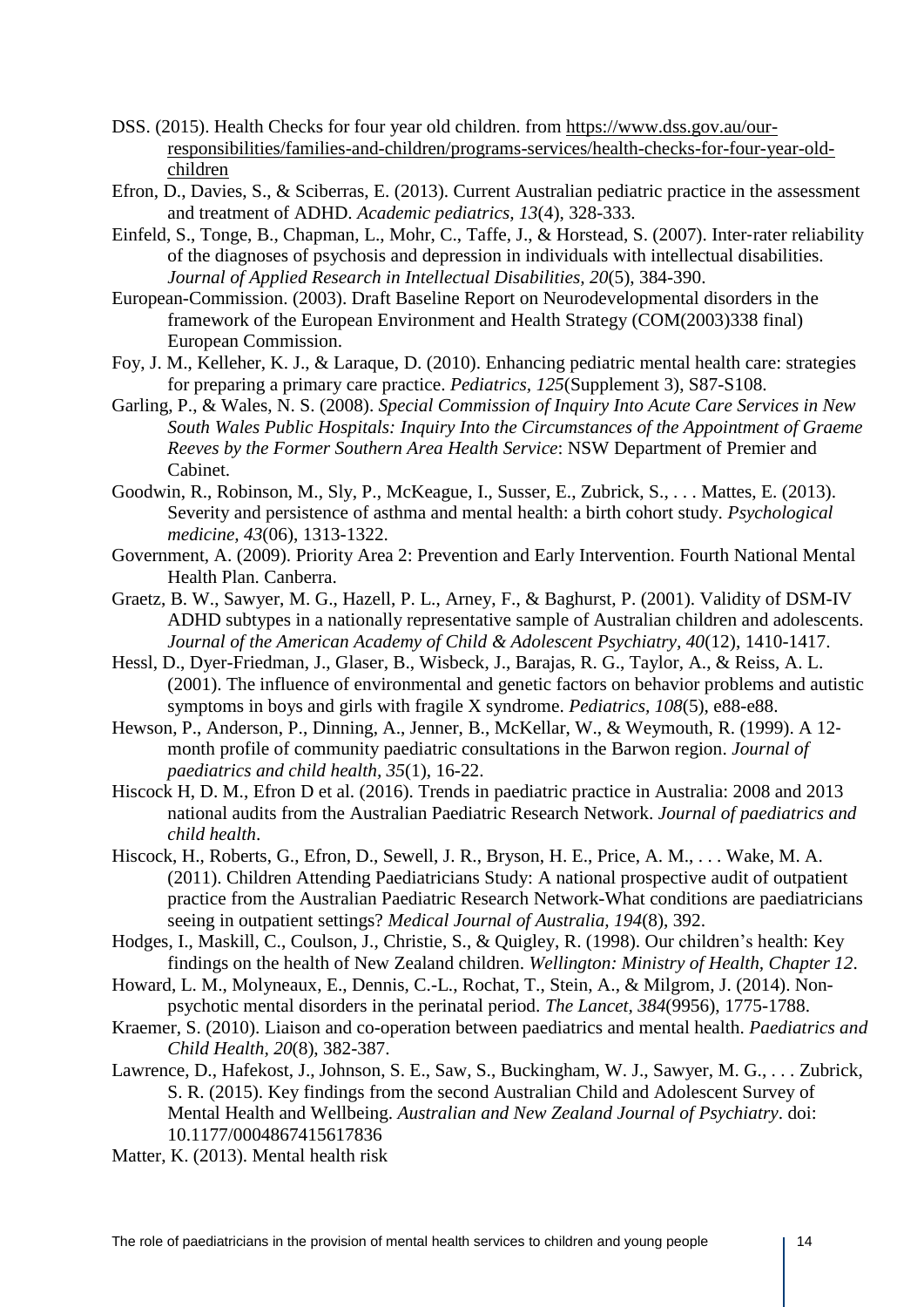and protective factors. Retrieved 07.03.2016, from

- [https://www.kidsmatter.edu.au/sites/default/files/public/KMP\\_C3\\_RPFCMH\\_MentalHealthR](https://www.kidsmatter.edu.au/sites/default/files/public/KMP_C3_RPFCMH_MentalHealthRiskAndProtectiveFactors.pdf) [iskAndProtectiveFactors.pdf](https://www.kidsmatter.edu.au/sites/default/files/public/KMP_C3_RPFCMH_MentalHealthRiskAndProtectiveFactors.pdf)
- McGorry, P. D., Purcell, R., Hickie, I. B., & Jorm, A. F. (2007). Investing in youth mental health is a best buy. *Medical Journal of Australia, 187*(7), S5-S7.
- Morgan, C., Freeman, T., Powell, J., & Curran, H. (2016). AKT1 genotype moderates the acute psychotomimetic effects of naturalistically smoked cannabis in young cannabis smokers. *Translational Psychiatry, 6*(2), e738.
- Mustard, J. F., & Australia, S. (2008). *Investing in the early years: Closing the gap between what we know and what we do*: Department of the Premier and Cabinet Adelaide, SA.
- NEDC. (2012). An Integrated Response to Complexity–National Eating Disorders Framework 2012. Crows Nest, Australia: Author: National Eating Disorders Collaboration.
- NEDC. (2015). Eating Disorders in Australia. Retrieved 08.03.2016, from <http://www.nedc.com.au/eating-disorders-in-australia>
- Nosarti, C., Reichenberg, A., Murray, R. M., Cnattingius, S., Lambe, M. P., Yin, L., . . . Hultman, C. M. (2012). Preterm birth and psychiatric disorders in young adult life. *Archives of general psychiatry, 69*(6), 610-617.
- O'Keeffe, M. J., & Shelton, D. C. (2007). Personal supervision for paediatricians. *Journal of paediatrics and child health, 43*(3), 103-106.
- Patton, G. (2014). Teen blues should be taken seriously, says Professor George Patton of Murdoch Childrens Research Institute in Melbourne. [http://www.news.com.au/lifestyle/parenting/teen](http://www.news.com.au/lifestyle/parenting/teen-blues-should-be-taken-seriously-says-professor-george-patton-of-murdoch-childrens-research-institute-in-melbourne/story-fnjco7gt-1226803700842)[blues-should-be-taken-seriously-says-professor-george-patton-of-murdoch-childrens](http://www.news.com.au/lifestyle/parenting/teen-blues-should-be-taken-seriously-says-professor-george-patton-of-murdoch-childrens-research-institute-in-melbourne/story-fnjco7gt-1226803700842)[research-institute-in-melbourne/story-fnjco7gt-1226803700842](http://www.news.com.au/lifestyle/parenting/teen-blues-should-be-taken-seriously-says-professor-george-patton-of-murdoch-childrens-research-institute-in-melbourne/story-fnjco7gt-1226803700842)
- RACP (Producer). (2007, 07.03.2016). Submission to the Community Affairs Committee Inquiry into Mental Health Services in Australia.
- RACP. (2014). Transition of Young People with Complex and Chronic Disability Needs from Paediatric to Adult Health Services. Sydney, Australia: Royal Australasian College of Physicians.
- RCHM. (2015). Centre for Community Child Health Policy Brief Series. from <http://www.rch.org.au/ccch/policybrief/>
- Robinson, E., Rodgers, B., & Butterworth, P. (2008). Family relationships and mental illness: Impacts and service responses. Retrieved 7.03.2016, from [https://aifs.gov.au/cfca/publications/family-relationships-and-mental-illness-impacts-and](https://aifs.gov.au/cfca/publications/family-relationships-and-mental-illness-impacts-and-service)[service](https://aifs.gov.au/cfca/publications/family-relationships-and-mental-illness-impacts-and-service)
- Roongpraiwan, R., Efron, D., Sewell, J., & Mathai, J. (2007). Comparison of mental health symptoms between children attending developmental/behavioural paediatric clinics and child and adolescent mental health service. *Journal of paediatrics and child health, 43*(3), 122-126.
- Sawyer, M. G., Arney, F., Baghurst, P., Clark, J., Graetz, B., Kosky, R., . . . Raphael, B. (2000). *The mental health of young people in Australia.* Blackwell Science.
- Sawyer, M. G., Arney, F. M., Baghurst, P. A., Clark, J. J., Graetz, B. W., Kosky, R. J., . . . Raphael, B. (2001). The mental health of young people in Australia: key findings from the child and adolescent component of the national survey of mental health and well-being. *Australian and New Zealand Journal of Psychiatry, 35*(6), 806-814.
- Slade, J., Teesson, W., & Burgess, P. (2009). The mental health of Australians 2: report on the 2007 National Survey of Mental Health and Wellbeing.
- Sonuga-Barke, E. J. S. (2014). Editorial: Developmental foundations of mental health and disorder moving beyond 'Towards…'. *Journal of child psychology and psychiatry, 55*(6), 529-531. doi: 10.1111/jcpp.12265
- Stewart, N. (2015). [President of Australian Paediatric Society.].